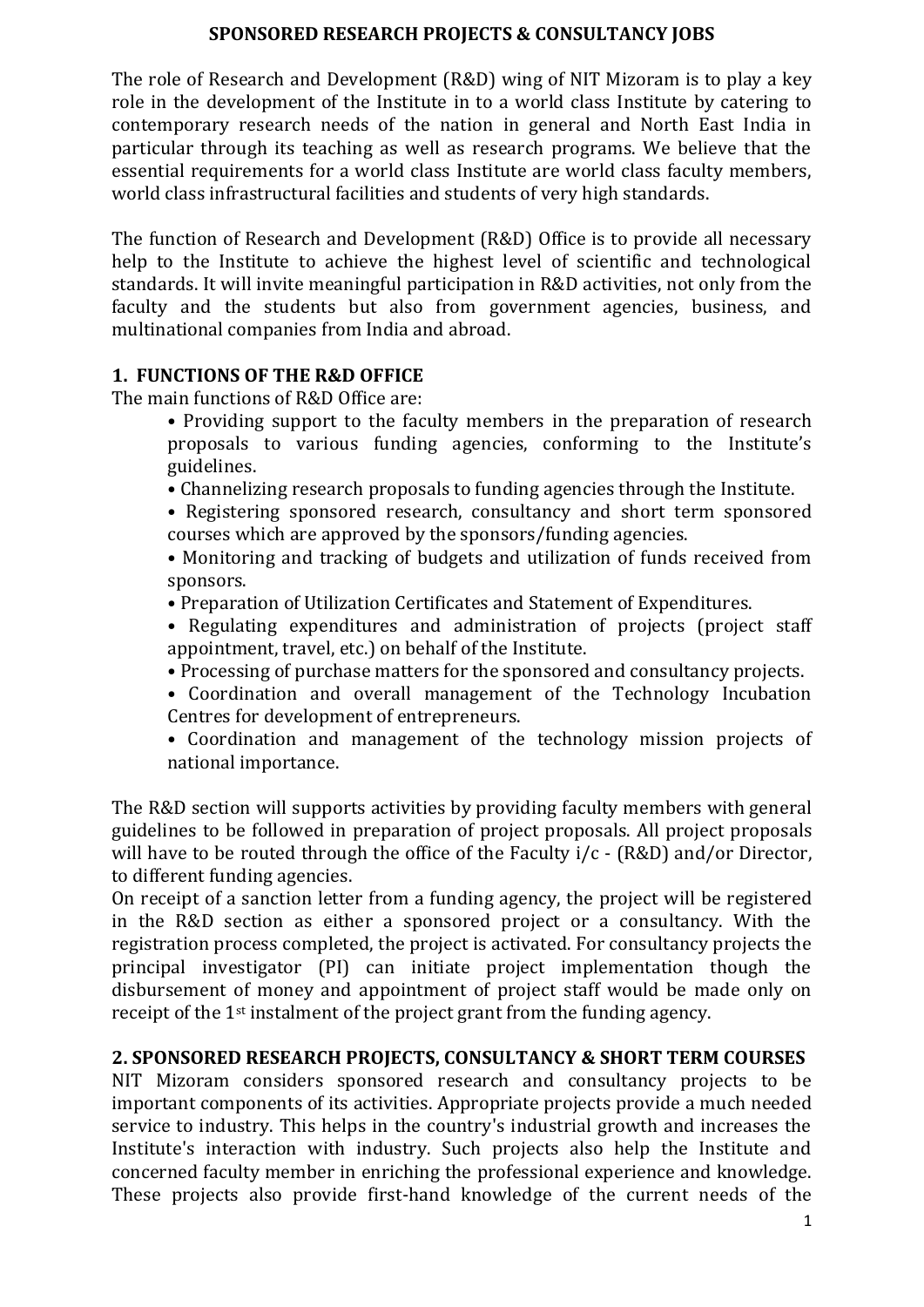industry, thus enabling the faculty to apply their ideas to practical situations and also guide the students working in the project. Finally, these projects provide financial incentives to individuals, departments and the Institute as a whole.

### **2.1. Consultancy Projects**

1. Each Consultancy Project will have a Principal Consultant (PC) who will be responsible for formulating the project proposal which may include:

- planning of the work
- estimating costs according to guidelines
- identifying other consultants, if necessary
- execution of work
- handling all communication with clients after the project has been accepted
- writing of intermediate and final reports according to the project proposal

• making recommendations to the Faculty i/c - (R&D) regarding expenditure from the project funds and disbursement of funds to participants in the consultancy project.

2. Appointment of Principal Consultant: Industrial organization(s) usually approach the Institute for consultancy work through a faculty member or a functionary of the Institute (i.e. Head, Faculty i/c - or Director). When a faculty member is approached for the work, he will be identified as the Principal Consultant. If he does not wish to be the Principal Consultant or if the project is referred to a functionary, Principal Consultant would be identified through appropriate discussion and appointment will be made by the Faculty  $i/c$  - (R&D).

3. The project proposal prepared by the Principal Consultant will be forwarded to the client by the Faculty  $i/c$  - (R&D).

4. In extreme emergency, a consultant may take up an assignment with intimation to the Faculty  $i/c$  - (R&D) and then seek approval.

5. The Institute normally requires the cost of the consultancy project to be deposited by the client, in full, before the work commences. However, based on the needs of the client and circumstances, the Institute may permit commencement of work with payment to be made as per agreed upon milestones. All payments from clients will be received by the Institute and expenditure and disbursements made through normal Institute procedures.

6. After the initial deposit has been made by the client, the R&D Office will assign a job number to the project and inform the same to the client, the Principal Consultant and the Head of the concerned Department.

7. This completes the process of initiation of a consultancy project. The above job number must be quoted in all subsequent correspondence.

The project file will be closed with the submission of the final project report and disbursement of fees to the consultants and others.

#### **2.2. Sponsored Projects**

1. Each sponsored project will have a Project Director (PD)/ Principal Investigator (PI) who will be responsible for the formulation of the project proposal according to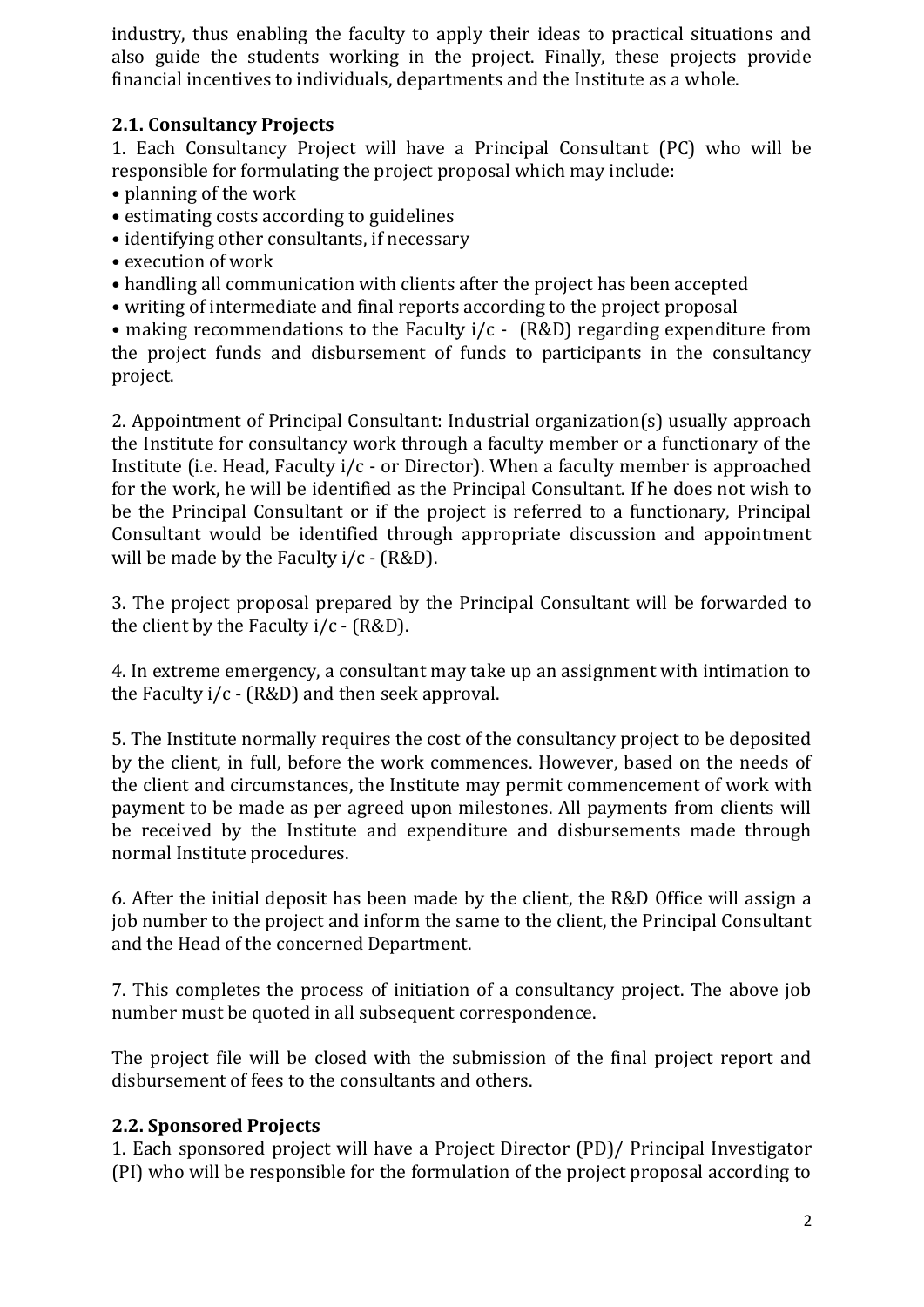the format prescribed by the concerned funding agency. The project proposal may include:

a) planning of various project activities

b) estimation of funds required for the project taking into account the following budget heads: salary of the project staff (with designations), equipments, consumables, travel, contingency and Institute overhead, etc. c) Identifying co-investigators, if necessary.

2. The Faculty  $i/c$  - (R&D) office will examine the proposal prepared by the PD/PI and process the same to obtain the approval of competent authority before forwarding the proposal to the sponsoring agency. The competent authority for approval is the Director.

3. After the project has been awarded or on receipt of the sanction letter from the sponsoring agency, the R&D office will assign a job number to the project and inform the same to the sponsoring agency, the PD/PI, and the Head of the concerned Department. This completes the process of initiation/ registration of a sponsored project. The above job number must be quoted in all subsequent correspondence.

4. Execution of work by PD/PI.

5. Handling all communication with the sponsoring agency after the project has been accepted.

6. Writing of intermediate and final reports according to the project proposal by PD/PI.

7. Making recommendations to the Faculty i/c - (R&D) regarding expenditure from the project funds.

#### 8. Appointment of PD/PI:

Sponsored Projects are usually awarded based on the proposal written by a faculty member. In such cases, the PD/PI will be identified in the project proposal.

In case the Institute is awarded a sponsored project directly, or a proposal is submitted at the Institute level, the PD/PI would be identified through appropriate discussion.

9. The Institute normally requires the cost of the project to be deposited by the sponsoring agency, before the work commences.

10. Preparation of statement of expenditure and utilization certificate at every financial year end by Office of Faculty  $i/c$  - (R&D).

11. Forwarding of annual progress report of the PD/PI to the funding agency.

12. The project file will be closed with the submission of the final technical and financial project report and transfer of the non-consumables to the Department/ Centre stock register.

#### **2.3. Short Term Courses Rules and Regulations**

1. Short Term Courses will be administered like Consultancy Projects under the Faculty i/c - (R&D).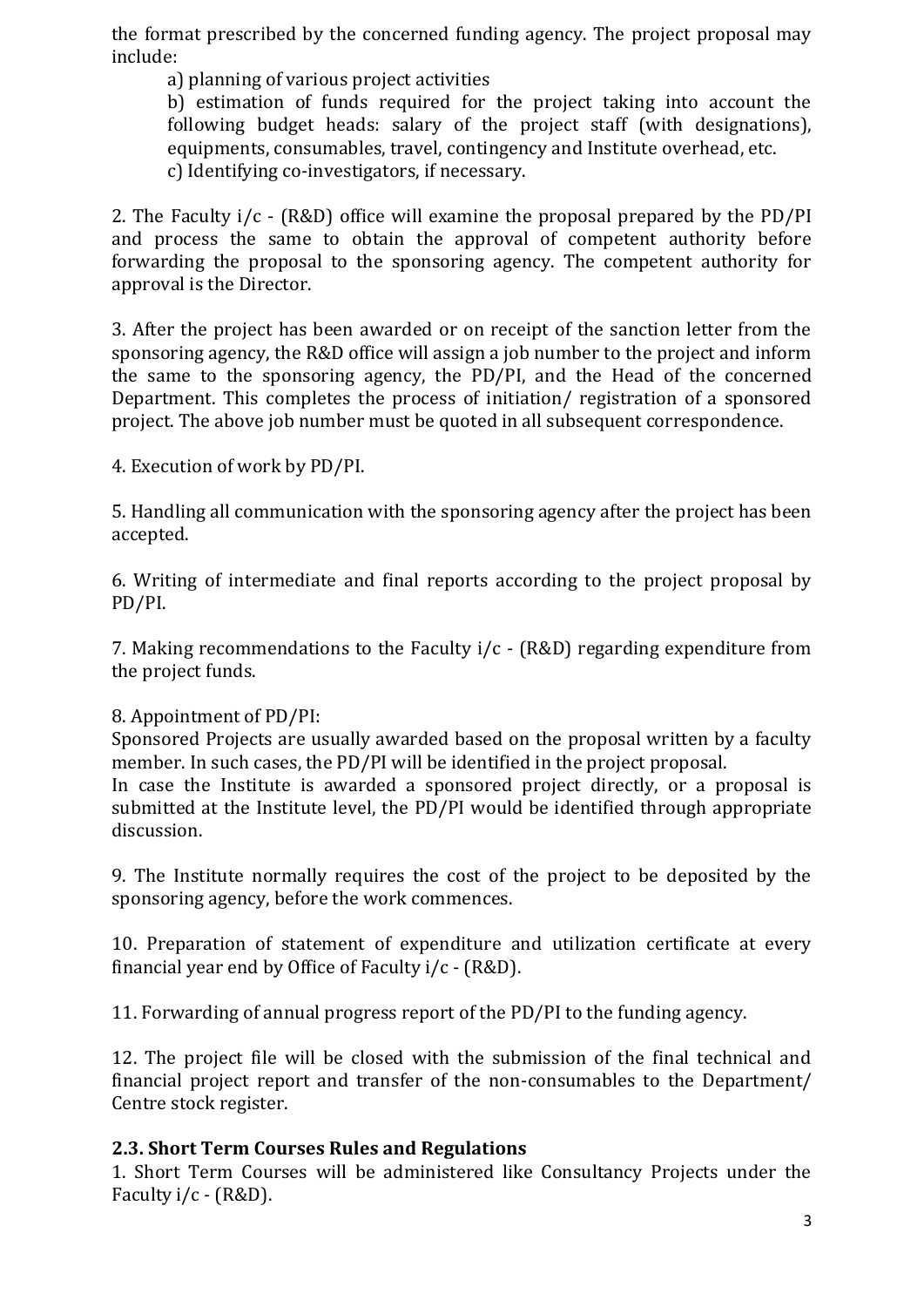2. The same norms as for consultancy projects will apply regarding purchases and travel, where applicable (only consumable purchases will be allowed).

3. 20% of the total cost of a course proposal will be Institute overheads, and will be deposited in the Institute Development Fund (IDF).

4. Courses may be held at the Institute or at the location of the client, or any convenient location etc., as the case may demand.

5. When Institute laboratory equipment is being used for practical sessions of a course, actual charges, as fixed by the concerned department, will have to be paid.

6. If Institute or departmental facilities are used for lecture material preparation (photocopying, laser printing of transparencies and notes, binding) actual costs as fixed from time to time, will be deposited to the IDF or Department Promotion Fund (DPF) respectively.

7. Limits on charges for lecture fees and co-coordinator's fees will be applicable only if part or all of the costs of a course is funded by an external agency as per their norms.

8. There will be no Institute share of lecture and co-coordinator's fees.

9. If a faculty member gives a few lectures in a course organized by an external agency, then any remuneration will be treated as an honorarium and will not be subject to these rules and regulations. If, however, 75% or more of the lectures in such a course are being given by NIT Mizoram faculty, then the total remuneration of the entire NIT Mizoram faculty will be considered to be the cost of the course, and 20% overhead on this amount will be due to the IDF.

#### **3. RULES AND REGULATIONS**

# **3.1 Budget Heads**

There will be a separate Institute account for project funds. All funds received for projects will be deposited in this account. Besides the funds for ongoing projects, this account will be used to maintain a number of funds of the Institute as described below:

1. Institute Development Fund (IDF): Overheads from projects and portions of payments made to consultants etc. will be credited to this fund as per details given below. The utilisation of this fund will be decided by a Committee comprising of the Director and the Faculty  $i/c - (R&D)$ .

2. Department Promotion Fund (DPF): Each department and centre of the Institute will have a separate fund in which its earnings may be deposited. This includes portions of consultancy fees and costs charged to projects for use of department facilities. This fund will be operated by the Head of the Department.

#### **3. Professional Development Fund (PDF):**

Every faculty (and class A technical staff) member may have a separate fund. A faculty may deposit his/her consultancy fees due, to this fund. Other earnings such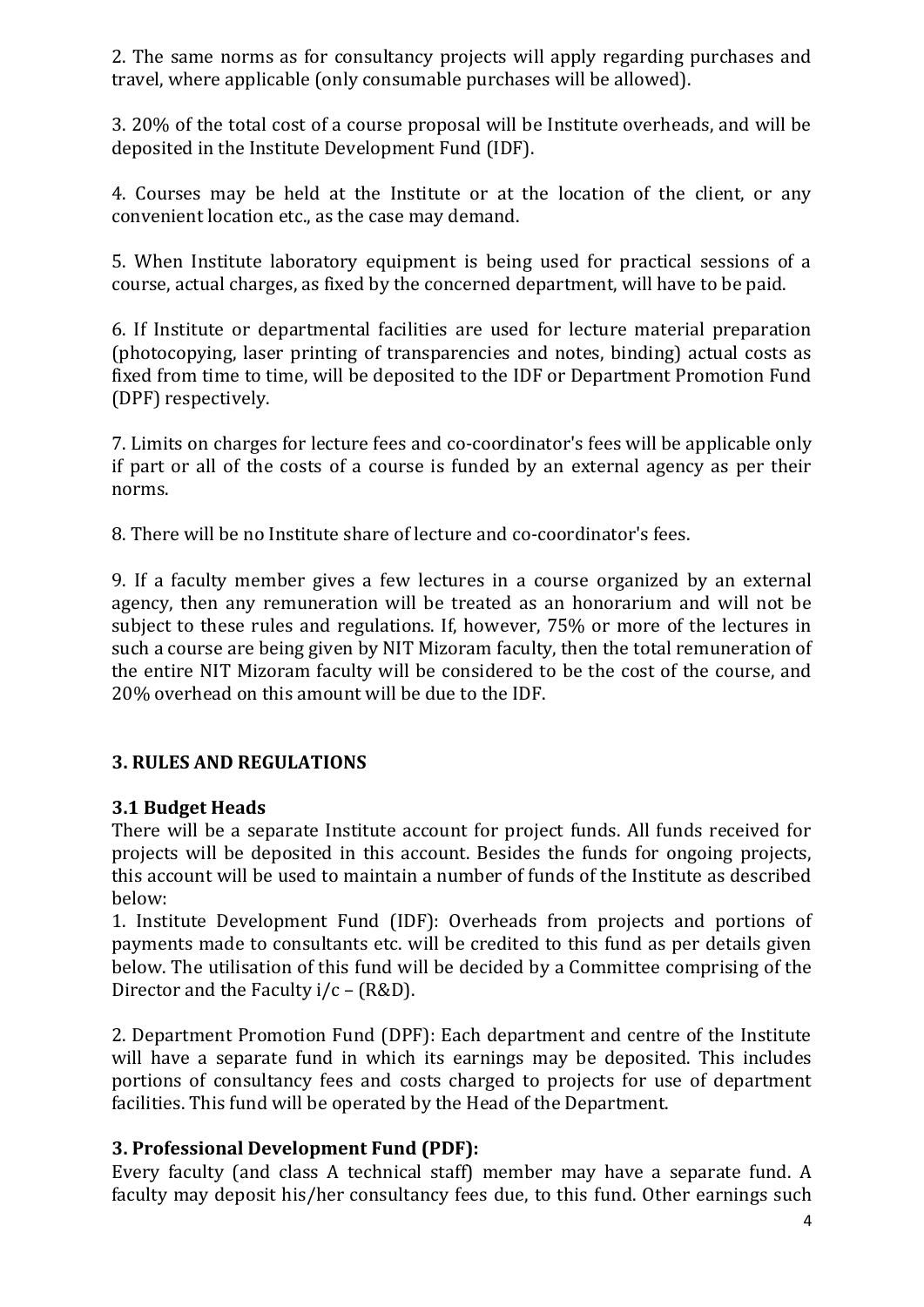as from short term courses may be deposited in this account. The faculty member will operate this fund (with approval from the Faculty i/c - (R&D) and the following expenditures will be permitted:

| R&D rules regarding the utilization of                                                                                                                                                                                                                                                                                                                                                                                                                                              | R&D rules regarding the utilization of                                                                                                                                                                                                                                                                                                                                                                                                                                                                                                                                                                                          |  |
|-------------------------------------------------------------------------------------------------------------------------------------------------------------------------------------------------------------------------------------------------------------------------------------------------------------------------------------------------------------------------------------------------------------------------------------------------------------------------------------|---------------------------------------------------------------------------------------------------------------------------------------------------------------------------------------------------------------------------------------------------------------------------------------------------------------------------------------------------------------------------------------------------------------------------------------------------------------------------------------------------------------------------------------------------------------------------------------------------------------------------------|--|
| Professional Development Fund                                                                                                                                                                                                                                                                                                                                                                                                                                                       | Professional Development<br><b>Fund</b>                                                                                                                                                                                                                                                                                                                                                                                                                                                                                                                                                                                         |  |
| <b>Consultancy (PDF)</b>                                                                                                                                                                                                                                                                                                                                                                                                                                                            | Projects (PDF - P)                                                                                                                                                                                                                                                                                                                                                                                                                                                                                                                                                                                                              |  |
| Every faculty (and class A technical staff)<br>member may have a separate fund. A<br>faculty may deposit his/her consultancy<br>fees due, to this fund. Other earnings,<br>such as from short-term courses, may<br>also be deposited in this account. The<br>faculty member will operate this fund<br>(with approval from the Faculty i/c -<br>(R&D) and the following expenditures<br>will be permitted:<br>travel, of self, students or other<br>employees for professional work. | PDF-P is a fund, which will be made<br>available to the Project Director (PD)/<br>Principal Investigators (PI) for research<br>activities in NIT Mizoram during or after<br>completion of the project/ during tenure of<br>the faculty at NIT Mizoram from the<br>overhead grant he/she has generated in<br>NIT Mizoram. If the fund is not utilized by<br>the faculty during his service at NIT<br>Mizoram, the fund will be transferred to<br>the Departmental Promotional Fund (DPF).<br>The faculty member will operate this fund<br>with approval from the Faculty $i/c - (R &D)$<br>and the following expenditures may be |  |
| books,<br>journals,<br>purchase<br>of<br>$\bullet$<br>of professional<br>membership<br>fees<br>societies.<br>consumables<br>for<br>purchase<br><sub>of</sub>                                                                                                                                                                                                                                                                                                                        | permitted:<br>• travel, of self, or students for professional<br>work. Institute rules will apply for such<br>expenditure.                                                                                                                                                                                                                                                                                                                                                                                                                                                                                                      |  |
| professional work.<br>• cost of photocopying, binding etc.                                                                                                                                                                                                                                                                                                                                                                                                                          | • purchase of books, journals, membership<br>fees of professional societies, if deemed fit.                                                                                                                                                                                                                                                                                                                                                                                                                                                                                                                                     |  |
| • cost of telephones                                                                                                                                                                                                                                                                                                                                                                                                                                                                | • purchase of consumables for professional<br>work and repairing charge of equipments.                                                                                                                                                                                                                                                                                                                                                                                                                                                                                                                                          |  |
| • hiring of manpower.                                                                                                                                                                                                                                                                                                                                                                                                                                                               |                                                                                                                                                                                                                                                                                                                                                                                                                                                                                                                                                                                                                                 |  |
| • purchase of equipment (these will be<br>the property of NIT Mizoram, but may be<br>used exclusively for the member's<br>professional work) and maintenance<br>charges of equipment.                                                                                                                                                                                                                                                                                               | hiring of manpower for short term<br>summer/winter project<br>with<br>fixed<br>assistanceship as decided by PD/PI. (The<br>amount of assistanceship should not<br>exceed the admissible amount of equal<br>qualification in a project, but may be less).                                                                                                                                                                                                                                                                                                                                                                        |  |
| • hiring of services such as taxis, caterers<br>etc. needed for professional work.<br>• any other special expenses permitted<br>by the Faculty $i/c$ - (R&D).                                                                                                                                                                                                                                                                                                                       | • purchase of equipment (these will be the<br>property of NIT Mizoram, but may be used<br>exclusively for the member's professional<br>and<br>work)<br>maintenance<br>charges<br>of<br>equipment.                                                                                                                                                                                                                                                                                                                                                                                                                               |  |
|                                                                                                                                                                                                                                                                                                                                                                                                                                                                                     | • any other special expenses permitted by<br>the Faculty $i/c$ - (R&D). In case of joint<br>projects the PD/PI will suggest the Co-<br>PD/PI share.                                                                                                                                                                                                                                                                                                                                                                                                                                                                             |  |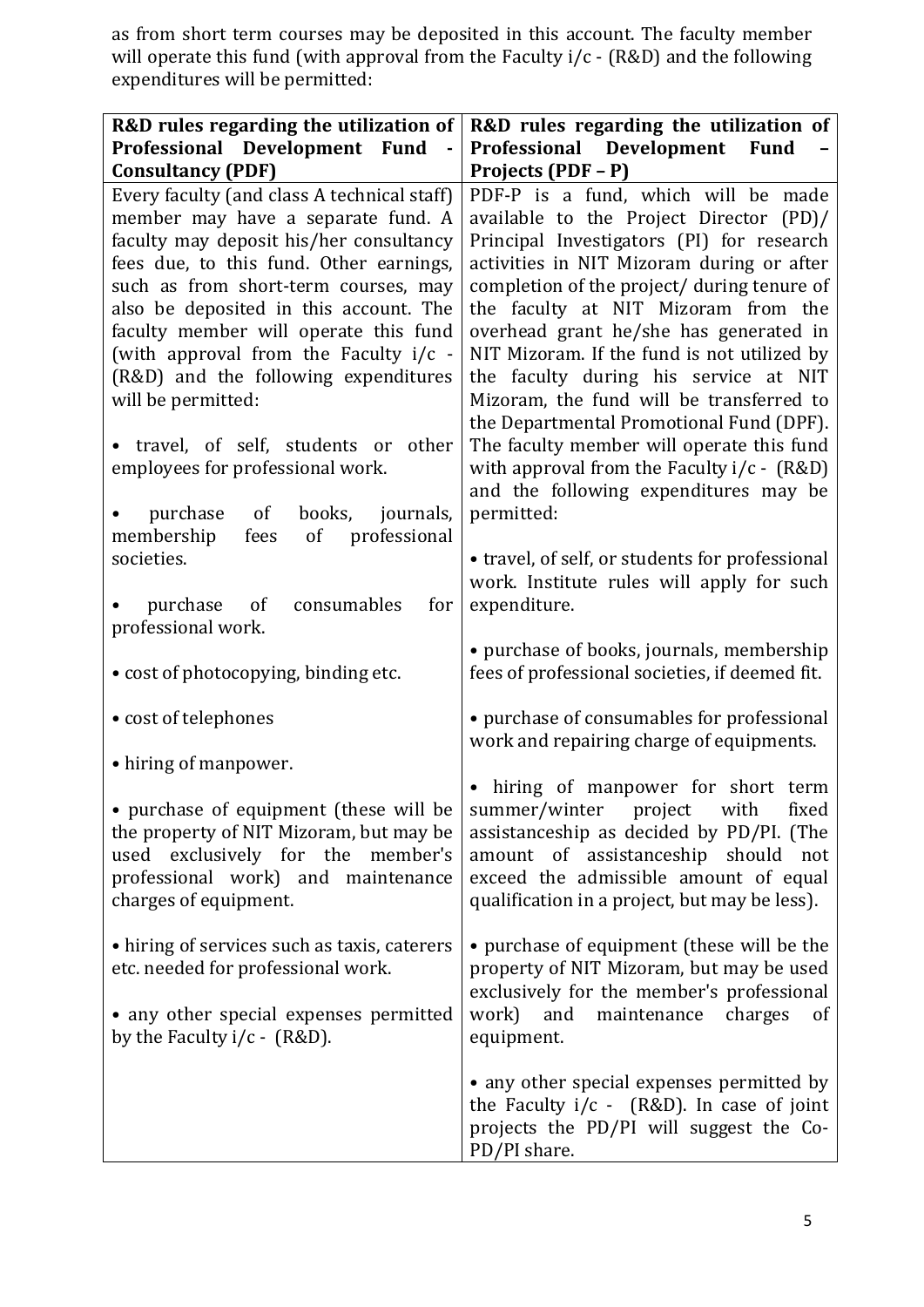4. The following funds are not R&D funds, but funds of the Institute into which transfers will be made from consultancy projects as per details given below:

• Staff Welfare Fund (SWF): A fund of the Institute, to be utilised by the Chairman, Staff Welfare Committee, or a person nominated by the Director.

• Student Welfare Fund (SWF): A fund of the Institute, to be utilised by the Faculty i/c - of Students' Affairs, or a person nominated by the Director.

#### **3.2. Costs**

Cost of a research project will consist of Overheads, Actual Expenses, and, for consultancy projects, payment to employees, external consultants and students, service tax on consultancy fees.

#### **3.2.1 Institute Overhead Charges**

1. For Consultancy Projects, twenty percent (20%) of the total project cost will be charged as Institute overhead and transferred to the Institute Development Fund (IDF). For consultancy projects, in instances involving purchase of major equipment/ software packages costing Rs.1,00,000/- or more, the Faculty i/c - (R&D), may at his discretion permit reduction of overheads on such items. This concession may, however, be extended only to hardware/software which have a substantial educational/research / future consultancy value, and are retained by the Institute and available to those who need it at no charge basis after the consultancy period is over.

2. For sponsored Research Projects, the Institute will forward proposals with overheads 20% of the total project amount. However, the actual overhead will be based on what the funding agency agrees to. The overhead will be distributed as follows:

• 35% of the amount to the Institute Development fund (IDF)

• 10% to the Staff Welfare Fund.

• 5% to the Student Welfare Fund.

• 25% to the Department Promotion Fund (DPF) of the Department/Centre where the project is to be executed (in case more than one Department/Centre is involved, this amount will be distributed proportionately to the DPFs of the Departments/ Centres as per the division identified when the project is proposed)

• 25% to the Professional Development Fund (PDF-P) of the PD/PI (in case there are Co-PD/PI, this amount will be distributed proportionately to the PDFs of the investigators involved as per the division identified when the project is proposed.)

# **3.2.2 Actual Expenses**

The Actual Expenses will cover the following costs related to a project:

1. Permanent equipment to be procured

2. Consumable Materials to be used.

3. Computational charges (at commercial rates).

4. Charges to be paid for the use of specific equipment in the departments or central facilities.

5. Contingency Expenses. These will cover:

- Cost of supplies, stationery, and reproduction.
- Cost of books, journals, membership fees of professional societies.
- Payment for typing and other office work to external agencies.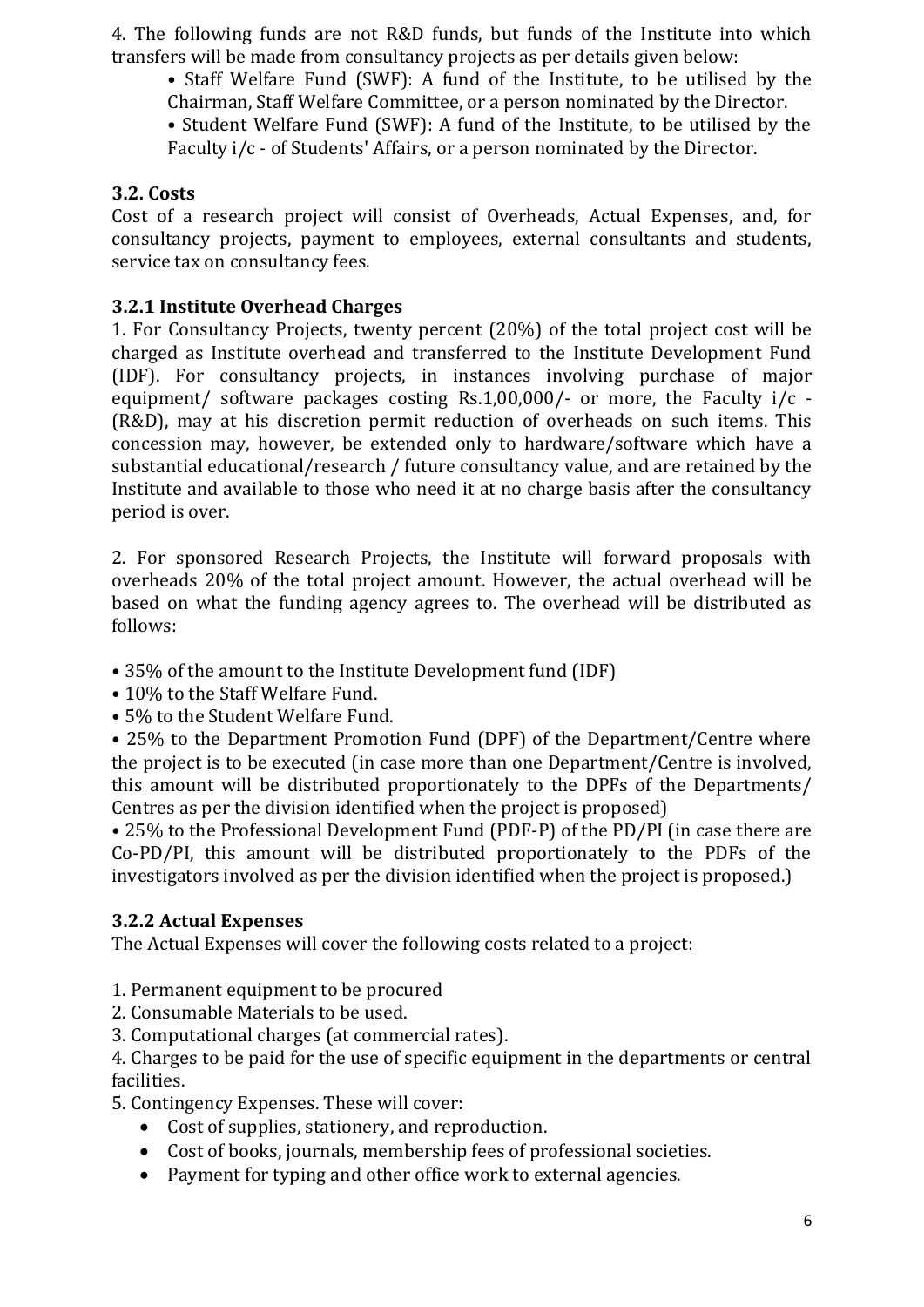- Postage and telephone (including phone deposit charges, rentals and call charges of phones at the office or residences)
- Entertainment expenses (this is to cover costs incurred in meeting clients in the Institute or during a tour).
- Costs charged by a department for facilities provided to the project (such as large amounts of photo copying, use of computational and printing facilities, etc.)

# **6. Travelling expenses**

a) Travel may be undertaken for site visits, meetings outside the Institute, participation in Conferences, Workshops, Seminars in India and abroad.

b) Regular TA/DA rules of the Institute will be relaxed in the following manner for travel within India. For travel abroad, Institute rules will apply

i) Rates may be fixed between the sponsor and the consultants when the proposal is made, and these need not be as per Institute rules.

ii) where no rates are fixed beforehand.

• No restrictions will be made on mode of travel due to eligibility.

• Full DA plus actual hotel expenses (boarding and lodging), subject to a maximum of twice the daily gross salary at the ceiling of the scale of the concerned employee (gross excludes HRA) will be paid.

• Actual taxi/auto charges incurred, including hiring of taxis on an hourly basis will be allowed. Where no cash memos can be obtained, signature of the driver on a prescribed form must be obtained.

7. For consultancy projects, for each site visit a fee can be charged at a rate specified in the project proposal subject to a maximum rate/fee specified from time to time by the Faculty i/c - (R&D).

8. Salaries of project employees

3.2.3. Payment to employees, external consultants and students in consultancy projects

Payment can be one of the following:

- Consultation fees to faculty and technical staff.
- Honoraria to students.
- Honoraria and overtime to other staff.
- Payment to students.
- Fees to external consultants.

Any payment due will be divided into two parts: Seventy percent (70%) of the amount will be paid to the person concerned, and the remaining thirty percent (30%) will be credited in the following manner:

• forty percent (40%) of the amount to the Institute Development Fund (IDF)

• fifty percent (50%) to the concerned Departments' Promotional Fund (DPF). In case more than one department is involved in a project, the proportions to be deposited in individual department funds will be specified when the project is initiated.

- 5% to the staff welfare fund.
- 5% to the student welfare fund.

As mentioned previously, a faculty member or a class-A technical staff member may deposit part or all of the payment due into his/her Professional Development Fund (PDF-C). Service Tax is compulsory on all consultancy services. The rate of Service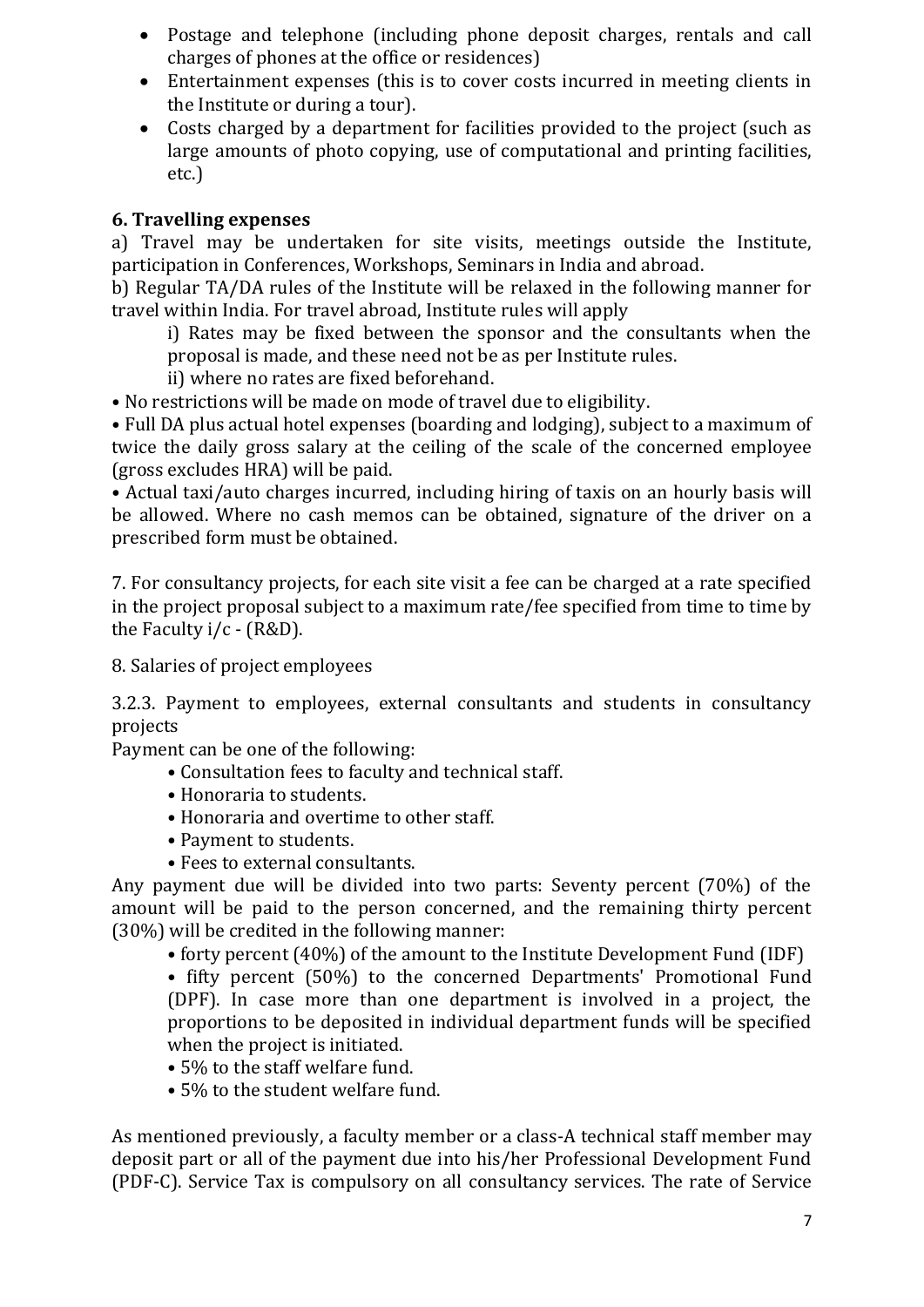Tax will be as per prevailing rates. Service Tax is to be paid by the party which obtains the services i.e. the clients. Therefore, it is essential that the Coordinators of the consultancy projects inform the clients of the amount payable by the clients as Service Tax in addition to the consultancy charge. For example, if the consultancy fee charged to the clients is Rs.100/-, and the service tax is 10.3%, the clients will also pay an additional amount of Rs.10.30/- as Service Tax. The Service Tax so collected will be deposited in to the Govt. accounts of the Central Excise Department.

# **3.3 Testing Fees in Consultancy Projects**

The Institute will undertake routine and non-routine testing jobs provided facilities are available and such testing does not interfere with any teaching or R&D work at standard rates or at the rates estimated by the faculty member who will supervise the testing work. The testing fees charged from clients will be divided into three equal parts. One part will be deposited in the Institute Development Fund (IDF), one part will be deposited in the Department Promotion Fund (DPF) and one part will be distributed to the faculty member and staff. Faculty will be eligible for remuneration for non-routine testing only.

# **3.4 External Consultants in Consultancy Projects**

The services of external consultants may be utilized to a limited extent in order to provide comprehensive services to clients. Such external candidates will be entitled to a lump sum honorarium fees. Disbursement norms are detailed in section 3.2.3 above. The honoraria payable to external consultants may not exceed 40% of the total consultancy fee for NIT Mizoram consultants.

# **3.5 Accounting Procedure for Consultancy Projects**

| Sl. No. | Item                            | <b>Amount (Rs.)</b>              | <b>Balance (Rs.)</b> |
|---------|---------------------------------|----------------------------------|----------------------|
| 1.      | the<br>Total<br>Amount<br>οf    |                                  | X                    |
|         | Project                         |                                  |                      |
| 2.      | Institute Overhead              | $20\%$ of X=0.2X                 | 0.8X                 |
| 3.      | <b>Actual Expenses</b>          |                                  | $0.8X - Y$           |
| 4       | <b>Share to Institute Funds</b> | 30\% of $(0.8X-Y)=S=0.3(0.8X-Y)$ | $0.7(0.8X-Y)$        |
|         |                                 |                                  |                      |
| 5.      | Payment to faculty, staff,      | 70\% of $(0.8X-Y)=P=0.7(0.8X-Y)$ | 0                    |
|         | $\&$<br>students<br>external    |                                  |                      |
|         | consultants                     |                                  |                      |

An example below illustrates the accounting procedure for a consultancy project:

Distribution of Share to Institute Funds

| Sl. No. | Item                            | Amount (Rs.)       | <b>Balance (Rs.)</b> |
|---------|---------------------------------|--------------------|----------------------|
| 1.      | Total<br>Amount to<br>Institute |                    |                      |
|         | Funds                           |                    |                      |
| 2.      | Share to IDF                    | 40\% of $S = 0.4S$ | 0.6S                 |
| 3.      | Share to DPF                    | 50\% of $S = 0.5S$ | 0.1S                 |
| 4.      | Share to Staff Welfare Fund     | 5\% of $S = 0.05S$ | 0.05S                |
| 5.      | Share to Students' Welfare      | 5\% of $S = 0.05S$ | 0                    |
|         | Fund                            |                    |                      |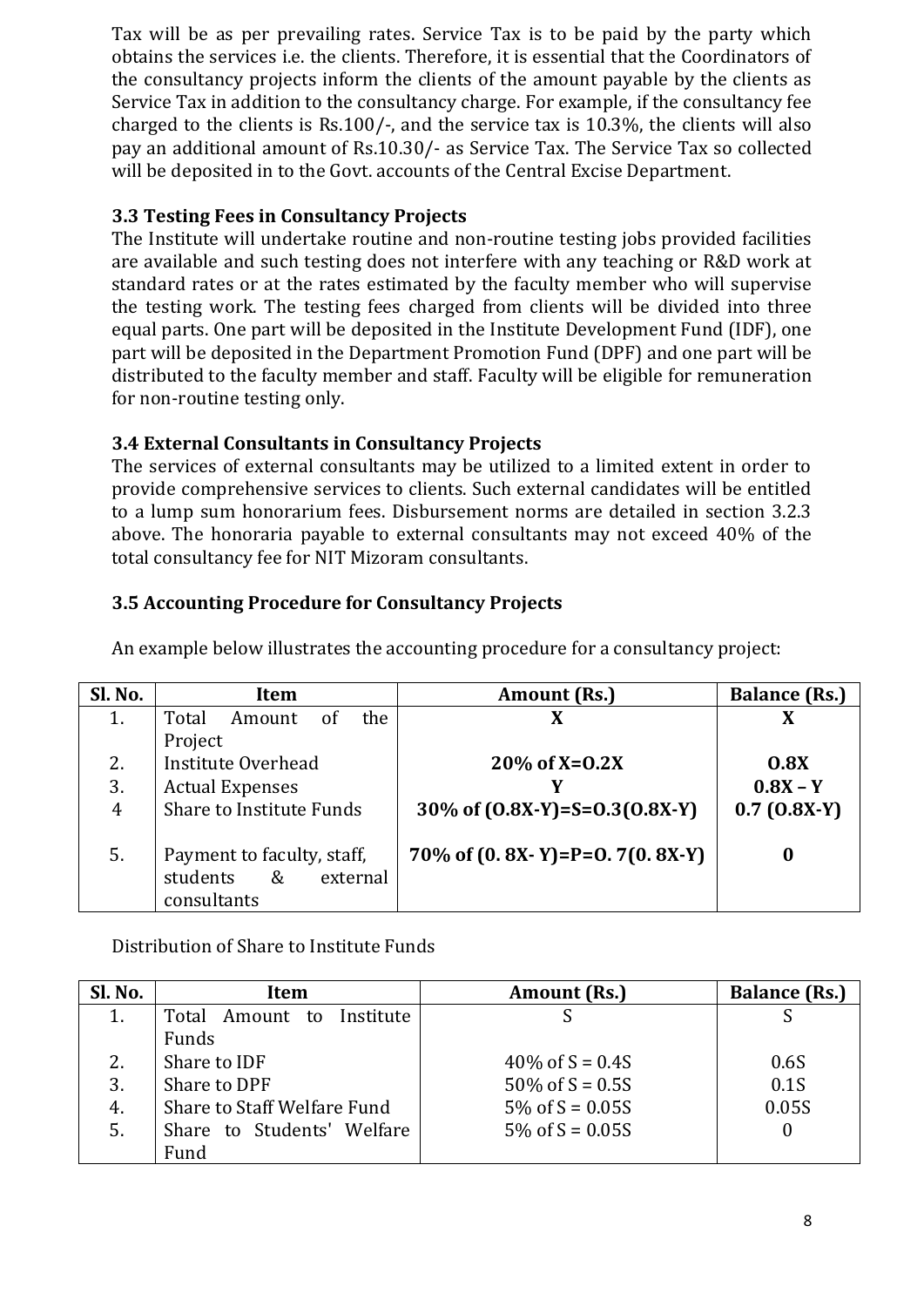Payment to faculty, staff, students and external consultants

| Sl. No. | Item                            | Amount (Rs.) | <b>Balance (Rs.)</b> |
|---------|---------------------------------|--------------|----------------------|
| 1.      | Total Amount to pay             |              |                      |
| 2.      | Transfer to PDF of<br>Principal |              | $P - A$              |
|         | Consultant                      |              |                      |
| 3.      | Payment to Technical staff      | B            | $P - A - B$          |
| 4.      | Payment to student              |              | $P-A-B-C$            |
| 5.      | Payment to external consultant  |              | $P-A-B-C-D$          |
| 6.      | Payment to faculty              | $P-A-B-C-D$  |                      |

# **3.6 Hiring Norms**

i. Open selection will be held for all project posts for a duration of more than one and half (1.5) years. There will be an internal circular within the Institute. If suitable candidates are not available, then open selection will be made. In special situations, on the recommendation of the Principal Consultant / Investigator or Project Director, short term job contracts for upto 6 months may be given with the approval of the Faculty i/c - (R&D).

ii. All project appointments will be contractual and on the basis of consolidated monthly compensation.

iii. Automatic transfer from one project to another either on completion or midway shall not be permitted.

iv. The tenure of contractual appointment of a project staff will be for the duration of the project or three years whichever is less.

v. The total period of contractual employment with the R&D office in two or more projects in no case shall exceed five years.

vi. A project employee shall execute a contract agreement on non-judicial stamp paper of value RS.10/- with the Faculty i/c - (R&D) at the time of joining, with the explicit provision that contract may be terminated by either side (staff or the Faculty i/c - R&D office) by giving one month's notice or one month's consolidated compensation in lieu of the notice.

vii. Selection of JRF / SRF/ RA shall normally be made as per the guidelines provided by the sponsoring agency, and as per Institute requirements, and with the approval of the Director.

viii. All appointment letters shall be issued under signature of the Faculty i/c - (R&D) on approval of the Director.

ix. The Principal Consultant / Investigator or Project Director shall consider prevailing compensation packages, general qualifications and experience of staff while preparing project proposals.

x. The Selection Committee for the recruitment of Project staff for each project will be constituted by the Faculty  $i/c$  - (R&D) as follows: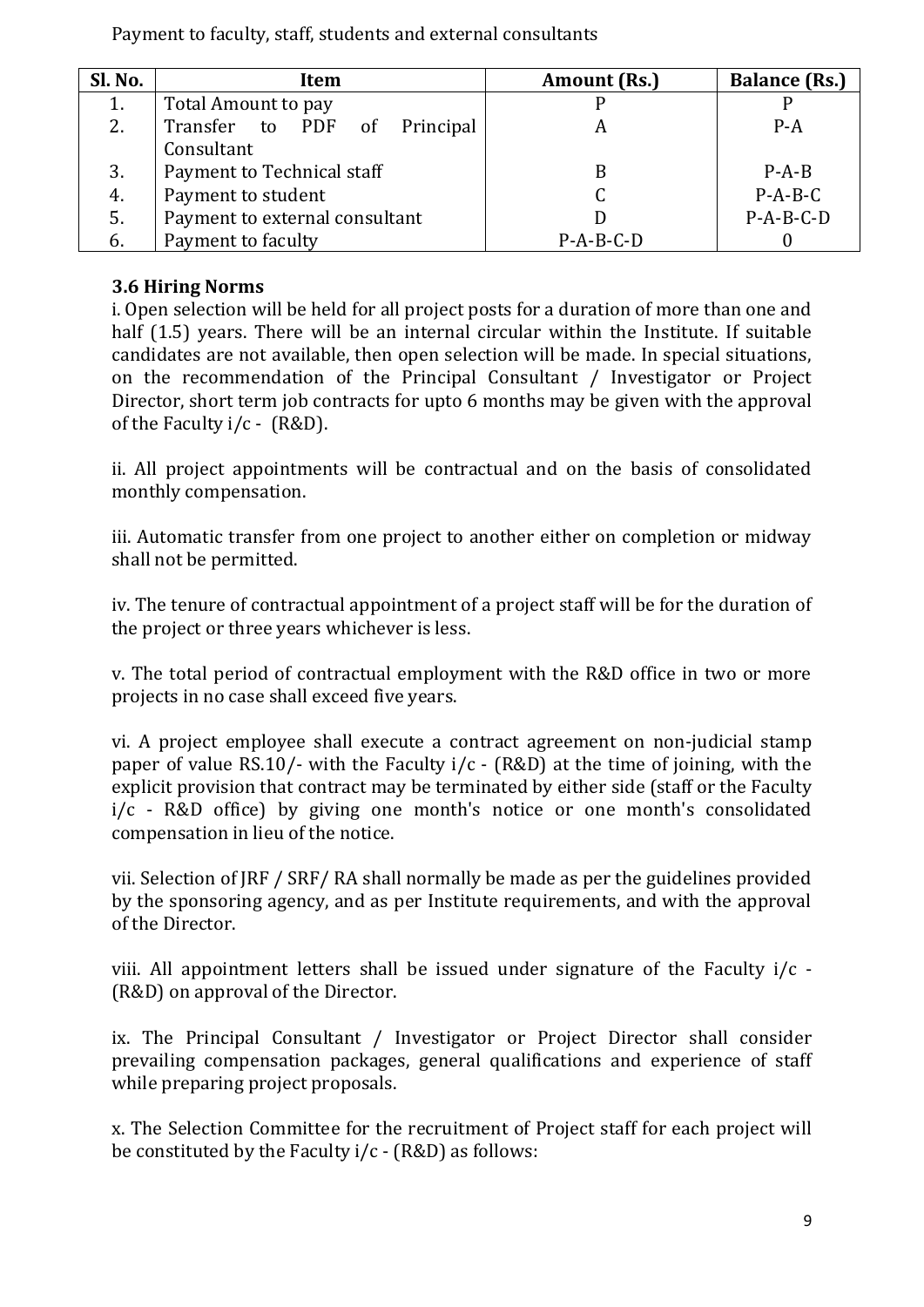- i) Faculty i/c (R&D) or his nominee: Chairman
- ii) Principal Consultant/Investigator or Project Director: Member
- iii) HOD/HOC of the Concerned Deptt./Centre to which the PCI or PD belongs: Member

xi. If the Faculty  $i/c$  - (R&D) is not the Chairman of the selection committee, its recommendation shall be submitted to the Faculty i/c - (R&D) for consideration and approval. The Faculty  $i/c$  - (R&D) shall have the power to fix, on the recommendations of the selection committee, the monthly consolidated compensation and the duration of the contractual appointment.

xii. On the completion of each year of service during the contract period suitable enhancement of monthly compensation may be considered by the Faculty i/c - (R&D) on the recommendations of the PI or PD and the HOD/ HOC of the concerned Deptt. /Centre.

xiii. The project employees shall be entitled to HRA, if accommodation on the campus is not made available to them. Expenditure towards subsidized in-campus accommodation/ HRA and medical facilities shall be charged to the salary head of the respective project.

xiv. All project staff shall work for the project in which he she is employed, only, unless requested otherwise by the PI or PD concerned, and agreed to by the Faculty  $i/c - (R&D)$ .

xv. The PI or PD shall be the sanctioning and controlling authority for all types of leaves with respect to contractual project staff.

# **3.7 Conduct Rules:**

Project employee shall

• follow general code of conduct as approved by the Faculty i/c - (R&D).

• maintain secrecy of the research findings / technical information and shall not get involved in unauthorized communication of any official document or information.

• the Faculty i/c - (R&D) may, at his discretion, constitute committee(s) to conduct disciplinary proceedings, if necessary against project employees. On the basis of the report, suitable disciplinary action may be initiated and punishment will be imposed by the Faculty i/c - (R&D).

• project employees may be allowed to register for the Ph.D. programme of the Institute if they fulfill all the requirements prescribed by the Institute.

# **3.8 Leave Provision**

Faculty members going out of town on research/consultancy project related work will be treated to be on duty subject to a maximum leave of 30 days per year, and subject to a maximum leave of 10 working days per regular semester. Approval for going on duty on such work will be approved by the Director.

# **3.9 Limitations**

It is expected that only those consultancy projects will be accepted by the Institute which provide challenges befitting professional competence of the faculty members. Therefore, undertaking routine testing jobs is to be discouraged. Sufficient caution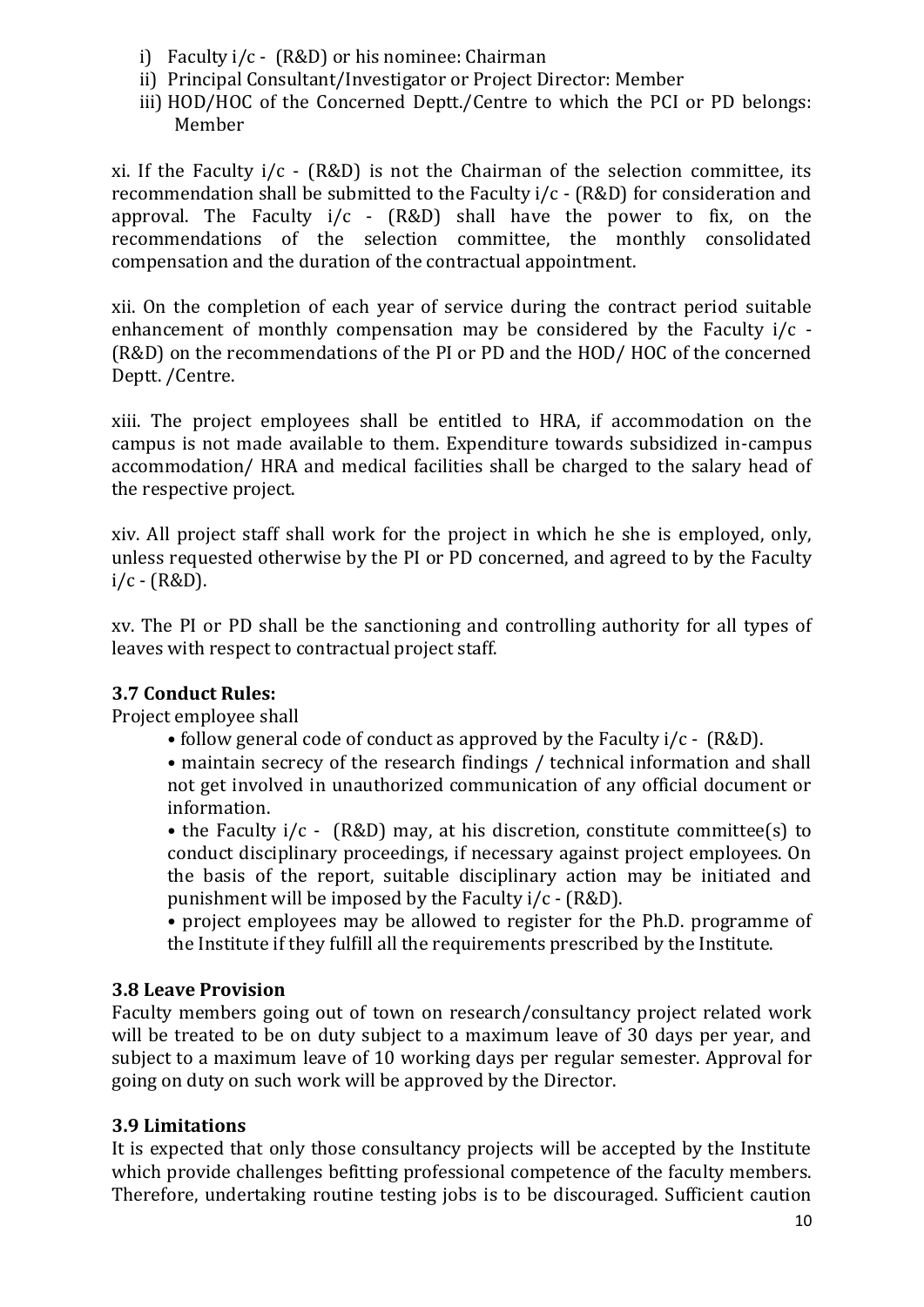also needs to be exercised to ensure that consultancy projects do not interfere with the normal duties of faculty members. Thus, the time spent by a faculty/staff member on consultation work should be limited, on an average, to one day a week.

### **4. GUIDELINES FOR PROJECT STAFF APPOINTMENT**

i. There should be provision for appointment of project staff in the project.

ii. Funds should be available for project staff in the project OR there should be a commitment from the funding agency for providing funds for project staff. In the latter case, appointments will be made only after the receipt of funds.

iii. If the above two conditions are satisfied, then appropriate appointment procedure among the following may be adopted:

- a) Open selection by wide publication of the advertisement and issuing a circular within the Institute. Advertisement may also be sent to other educational institutions.
- b) In special and exigent situations direct appointment for duration up to 6 months on ad-hoc basis. However, other appropriate appointment procedures may also be adopted if the terms and conditions of the funding agency so demand.

iv. The PD/PI will write to the Faculty  $i/c$  - (R&D) seeking approval for initiating the process of appointment stating/enclosing:

- a) the position(s) to be filled
- b) educational qualifications required and
- c) scale of pay
- d) a committee with at least three members examining the candidates' suitability for the post in case of iii. a) above,

• a committee to shortlist candidates to be called for interview (min. of 3 members, with the PD/ PI as the convener)

- a draft of the advertisement/circular in case of iii. b) above
- Description of exigency for direct appointment
- Bio-data of the persons to be appointed directly.

• Recommendation of a committee with at least three members examining the candidature.

v. The PD/PI will receive the applications from the candidates. The PD/PI will then submit the committee report on short-listed candidates to be called for interview to the Faculty i/c - (R&D).

vi. The PD/PI will suggest a selection committee consisting of the following members to the Faculty i/c - (R&D) for approval:

- Faculty i/c (R&D) or his nominee (as Chairman),
- PD/PI (as Member),
- HOD/HOC of the Concerned Depts./Centre to which the PD/PI belongs (as Member)

vii. Interview for the project staff will be held in the respective department of the PD/PI, after approval of the selection committee by the Faculty i/c - (R&D).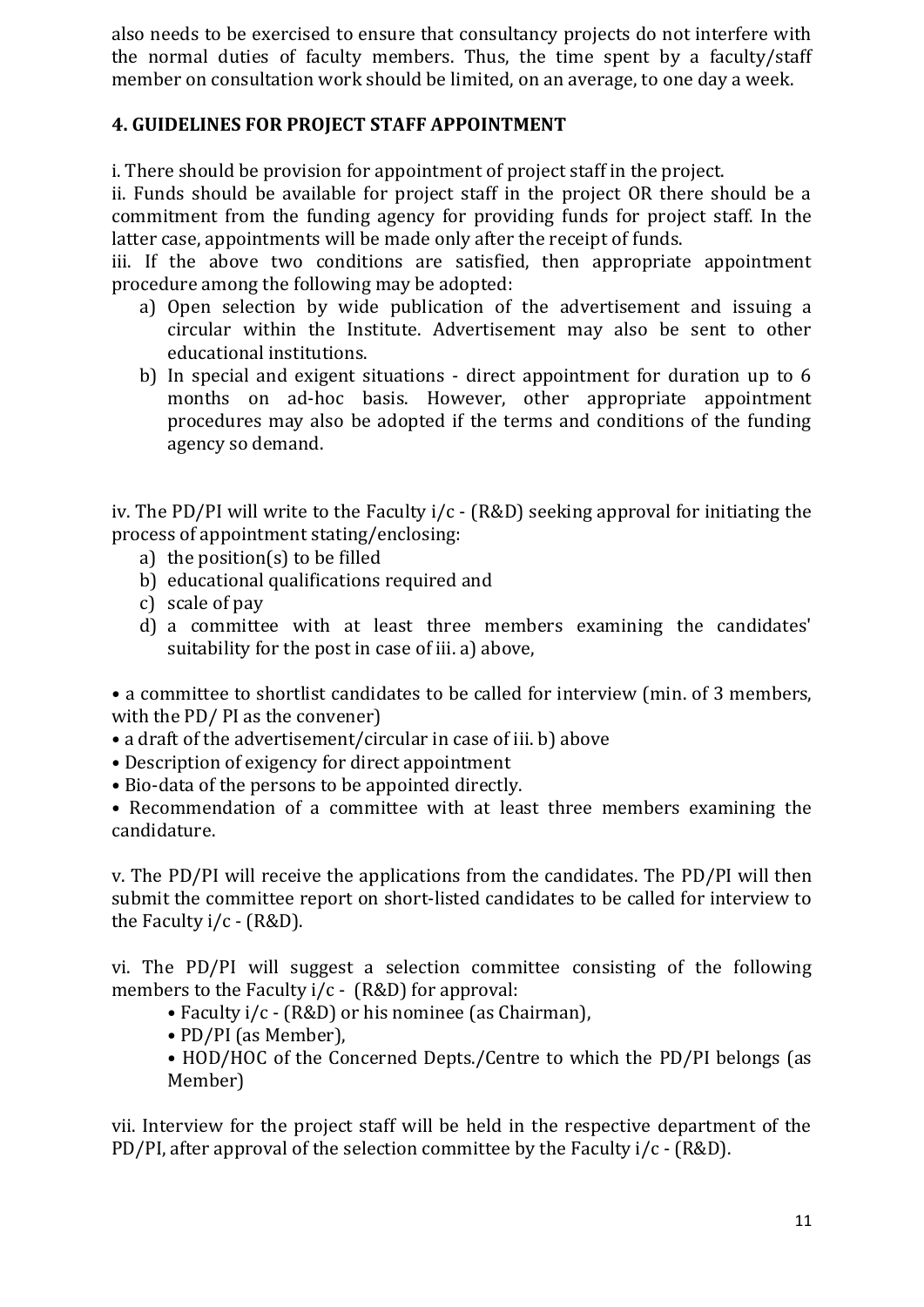viii. After the interview, selection committee report (in prescribed format) on the selected and waitlisted candidates, on recommendation of Faculty i/c - (R&D), along with the following documents, will be submitted to the Director for approval:

- approval for filing of project staff
- formation of selection committee

ix. Subsequent to the Director's approval, the R&D section will issue appointment  $letter(s)$  to the selected candidate $(s)$ .

x. The project staff thereafter will work under the PD/PI of the project. The PD/PI will monitor the works of the project staff. The PD/PI will sanction and record casual leaves of the project staff. For other matters, the project staff will write to the Faculty i/c - (R&D) with approval of the PD/PI.

xi. The PD/PI will send a duty report to the R&D Section certifying that the project staff is/ are attending to his/her/their duties normally/satisfactorily at the end of every month for release of salaries.

#### **5. GENERAL GUIDELINES FOR PROJECT EXPENDITURES**

The project expenditures generally fall under the following categories:

- i. Expenditure related to purchase of equipment, consumables, contingencies, set up fabrication, etc.
- ii. Salary for project staff.

#### **5.1. Purchase related expenditure:**

i. There should be provision for purchase of the type of item (equipment, consumable / books/ contingency etc.) in the approved project.

ii. There should also be funds available in the appropriate account head.

iii. Prior approval for all kind of expenditure is necessary. It may be in the form of:

- a purchase indent for placing an order
- an expenditure sanction (citing reasons, a tentative list of items of expenditure) with/without a request for temporary advance. In case of temporary advance i. e. up to a maximum of Rs. 50,000/-. The total amount at the time of settlement under no circumstances should exceed Rs. 50,000/-.

NB: In case funds have been sanctioned, but no money has been received, processing of purchase order(s) can continue, till the issue of the purchase order.

iv. The purchase indent is to be raised by filling up the purchase indent form. The justification of the equipments) and the detailed specifications are required to be filled up. The purchase indent along with a list of tentative vendors for the supply of items should be sent to the R&D section for approval by the competent authority.

v. Once the indent is approved, quotations are requested from the supplier by any of the following method.

a) Notice Inviting Quotations (NIQ) through advertisement (this is generally carried out if the indent value is high)to be uploaded in the Institute's web site.

b) Purchase by inviting limited quotations - for this the NIQs are to be dispatched by the PD/PI to all the vendors. Minimum 3 valid quotations, satisfying all the technical requirements, are mandatory for purchasing by limited quotations.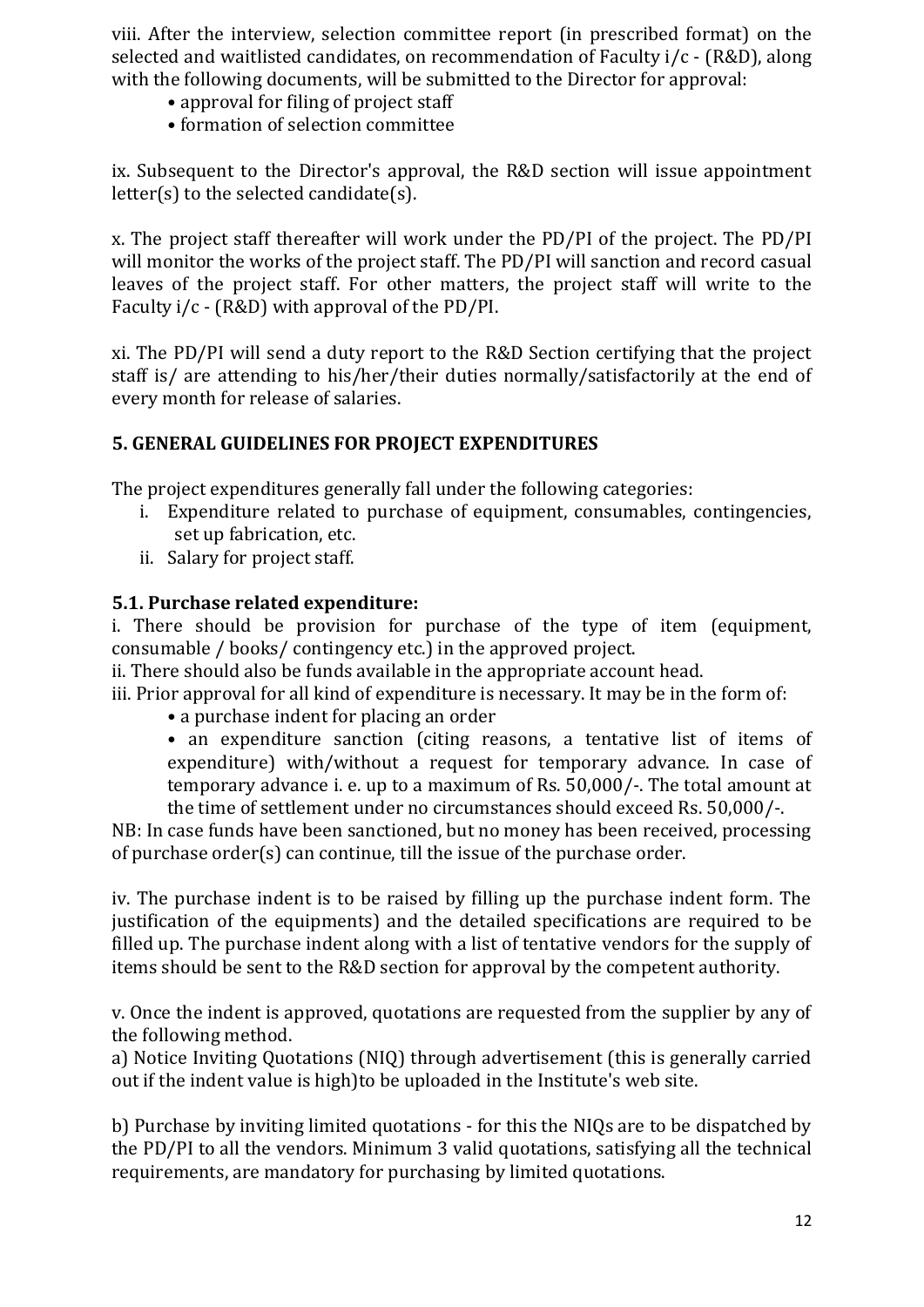c) Purchase of goods upto the value of Rs. 15,000/ - (Rupees Fifteen Thousand) only on each occasion may be made without inviting quotations or bids on the basis of a certificate to be recorded on the cash memo/receipt by the PD/PI in the following format:

"I,………………………., am personally satisfied that these goods purchased are of the requisite quality and specification and have been purchased from a reliable supplier at a reasonable price."

vi. On receipt of the quotations, the PD/PI will constitute a 3 member purchase committee (or 4 member committee if Co-PI is also present). The committee would open the quotations received, prepare the technical and commercial comparative statements and submit their purchase recommendations to the R&D office. The purchase file should contain the original Indent, List of Vendors, Sample NIQ, and Proof of dispatch of the NIQ, List of purchase Committee Members, Quotation, Comparative Statement and Recommendation.

1. Indent-cum-sanction: If the item is proprietary in nature, the purchase can be carried out directly through an indent-cum-sanction sheet. The indent cum sanction sheet should be accompanied by a proprietary certificate from the principles for the particular equipment, along with the patent certificate. The patent number for the product should be clearly specified in the proprietary certificate.

2. If the item can be purchased through a repeat order, then this can be carried out by an indent-cum-sanction sheet accompanied by a copy of the actual purchase order (P.O). For this the actual P.O should have been issued within a period of 6 months of raising the indent-cum sanction sheet.

3. Quotation(s) for the item(s) from the company should accompany the indent-cum sanction sheet.

vii. The purchase order would be issued by the R&D section after the competent authority approves the purchase committee recommendations.

viii. When the item is delivered, as per the P.O details, the PI is required to send the bills to the R&D section after proper stock entry of the item. This is to be followed by sending the inspection report to the R&D office,

#### **5.2. Travel related expenditure:**

i. There should be provision for travel in the approved project.

ii. There should also be funds available in the appropriate account head.

iii. Prior approval for travel from the Faculty  $i/c$  - (R&D) is necessary. Approval from the Faculty i/c - (R&D) can be obtained by filling the "Application form for financial assistance, permission and leave for attending conference related to R&D project within the country".

iv. The application should be accompanied by proof(s) like acceptance of the paper/ invitation by the conference organizers, the registration fee required, mode of travel and approximate expenditure for travel as well as conference registration fee.

v. The request for the approval for travel should reach the Faculty  $i/c$  - (R&D) at least 3 weeks before the conference.

vi. In case the project staff is participating in the conference in-lieu of the PI, the request for sanction should be from the PI (not the project staff).